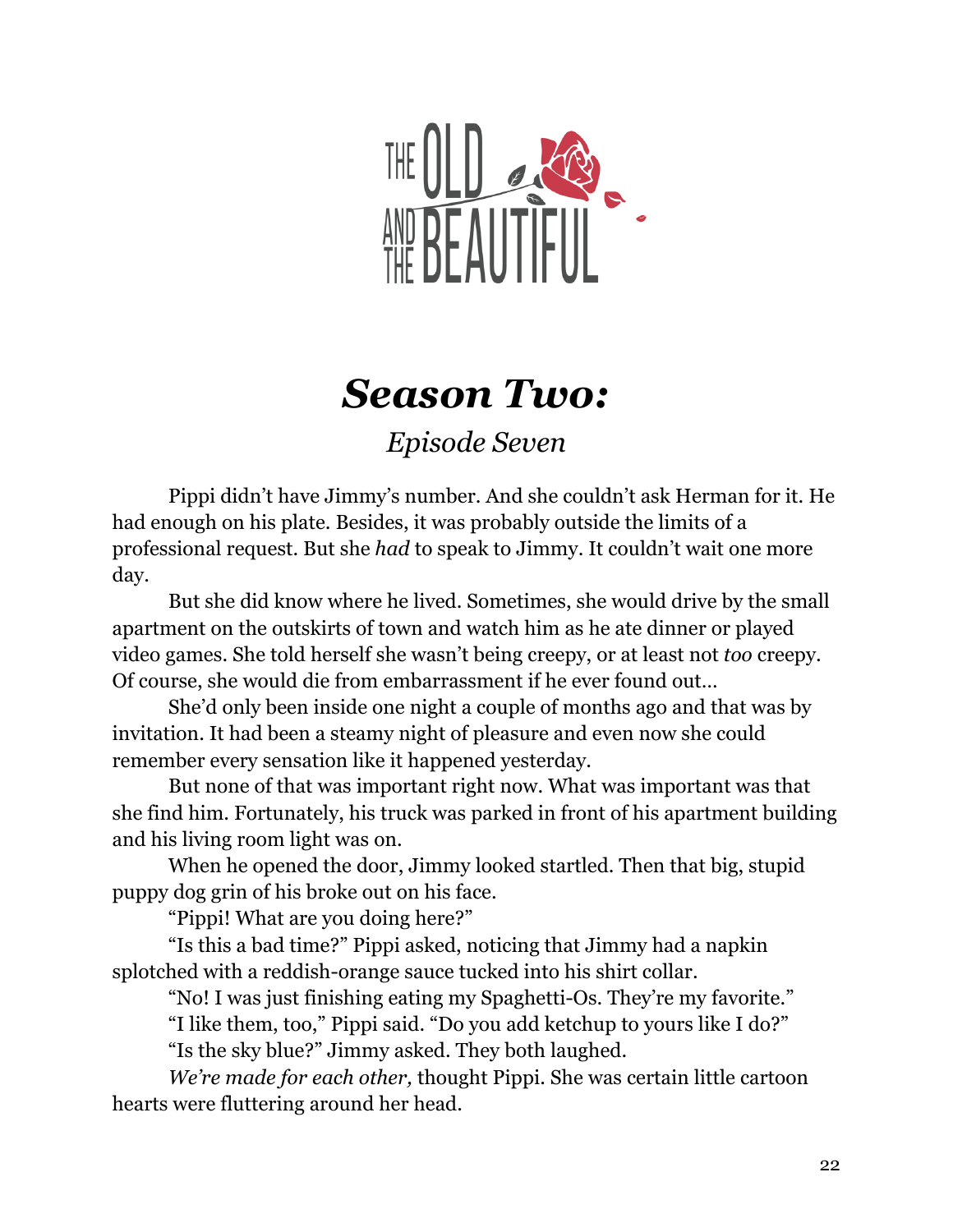Pippi followed him inside, looking around the apartment at the ragged furniture, the dirty laundry thrown in corners. Funny, in her memory it was cleaner. More grown up.

"I was actually going to head back to Shady Bluff. I'm taking the overnight housekeeper shift," Jimmy said.

"Oh, really? Why?"

"You know Trevon? His wife just had a baby so he's starting paternity leave. And I could use the extra cash."

"Do you have time to talk?"

Jimmy squinted and looked at his watch. "Not really, Pippi. The shift starts at 7 p.m."

"Oh, well…," Pippi thought and thought about what to do. She didn't want to put this off any longer than she had to. "I know! What if I rode with you? Herman asked me to meet him there, but I'd originally told him I couldn't. He could give me a ride to my car later."

Jimmy smiled. Pippi liked his dimples. Guys with such good physiques didn't usually have such deep dimples.

"Sure thing."

They rode in silence for the first 15 minutes. Well, mostly silent. Jimmy was humming something that alternately sounded like Mary Had a Little Lamb and Amazing Grace. *He's so musical,* she thought.

Drawing a deep breath, she said. "I think I might be pregnant, Jimmy."

Jimmy was silent for a moment, his brow furrowed. "I didn't know you had a boyfriend or a husband or whatever," he said.

"I don't."

"Did the rat run out on you?"

"No, Jimmy. You're gonna be the father." Before he could respond, she went on. "Remember that night we all went bowling? And after the game everyone left? Herman had all that paperwork to do and Regina said she had some letters to write and Philip said he was going home to polish some chrome, so it was just you and me? So we went back to your place and you had that really nice bottle of Bartles and Jaymes and we… you know…"

Pippi felt herself blushing.

"I'm gonna be a dad?" Jimmy asked. And to Pippi's surprise, he began to cry.

"Jimmy, don't cry! I'm sorry. I didn't mean for it to happen. I mean, maybe it hasn't happened. I have to go to the doctor on Monday, so maybe I'm wrong."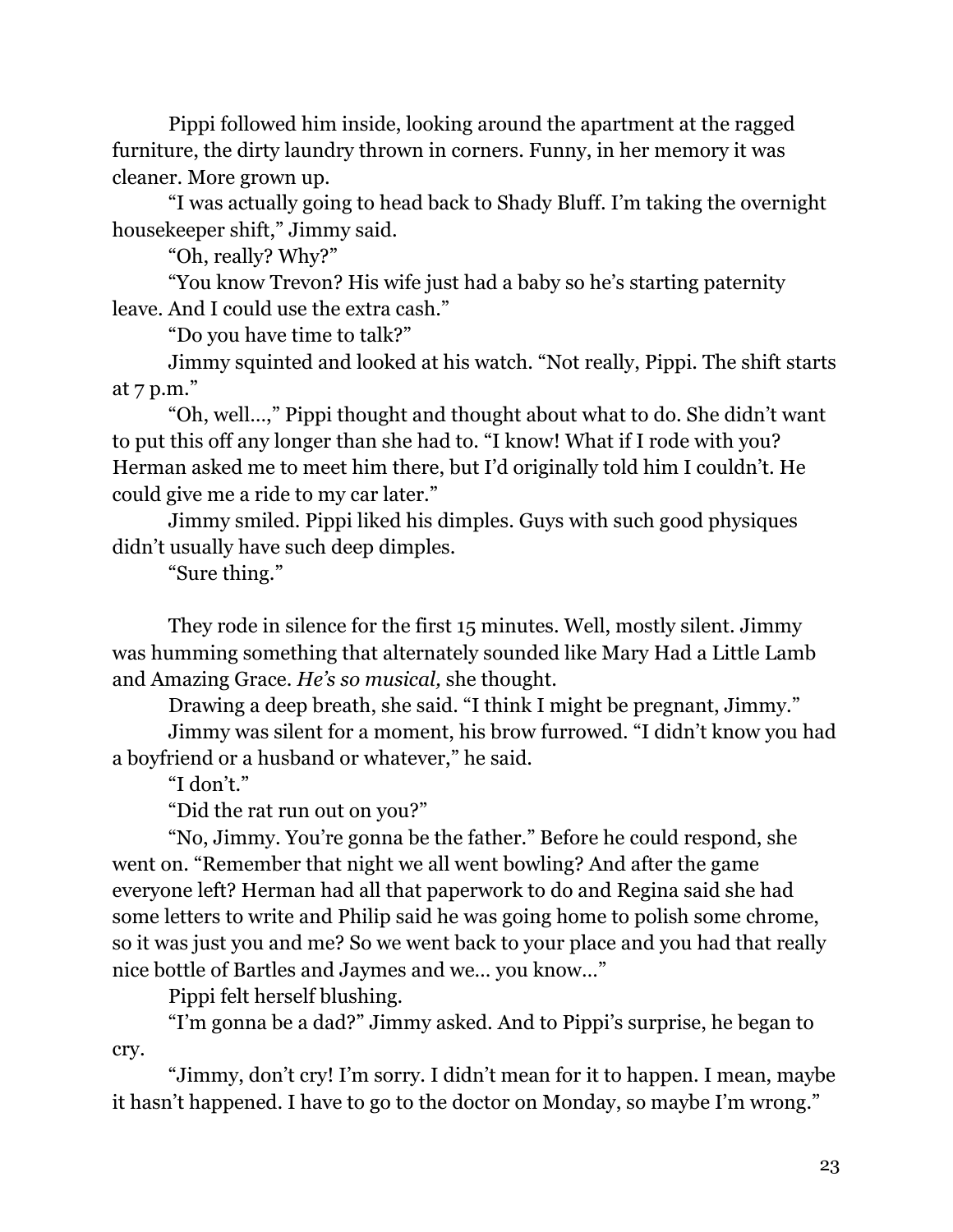"Did you take a test?"

"They don't make you test to become a parent, Jimmy. This is America."

"I mean a pregnancy test."

"Well, no, but there are other ways of knowing."

"Like what?"

"Oh, Jimmy, I'm not going to get into all of that with you. We can go get a test right now if it means so much to you. I was hoping you'd be happy, but obviously I'm a big fool!" And Pippi began to cry too.

Jimmy turned to Pippi. He took a deep breath. "I am happy, Pippi. I've not known how to tell this to you, but I love you. I loved you even before that night we, well… you know…

"But you're this smart, intelligent, professional woman and I figured I didn't have a chance. I mean, I know I'm really handsome and all, but that doesn't mean people treat you any differently than anyone else."

"So you want to be a daddy?"

Jimmy thought of his own father and how absent he'd been in his life until he wasn't a part of it at all. He couldn't quite remember when that happened. He'd just woken up one day and realized he'd not seen his dad for a long time and that he never would again. His mom never talked about him.

But how could a convict in hiding raise a child or be in a relationship? He was supposed to be laying low, keeping his head down, until the Countess gave him the money to flee the country. He couldn't be a father. Hell, he didn't want to be a father.

Jimmy opened his mouth to tell her all of this, but then surprised himself. "More than anything in the world, I want to raise this child with you, Pippi. I love you."

Pippi squealed and leaned over, kissing Jimmy's cheek.

They drove in silence for a few moments, then Pippi said. "It feels good to have some good news after today."

"What's been going on?"

"Oh my gosh, Jimmy. I guess you haven't heard. Herman got a call this afternoon right before the pickleball tournament. Regina's in the hospital. And that's not even all of it, there's this new…"

"What happened to Regina?" Jimmy practically yelled. The color had blanched from his face. "Is she okay? What happened?

"It's so sad. Someone attacked her. She's in a coma. Herman said she may never wake up."